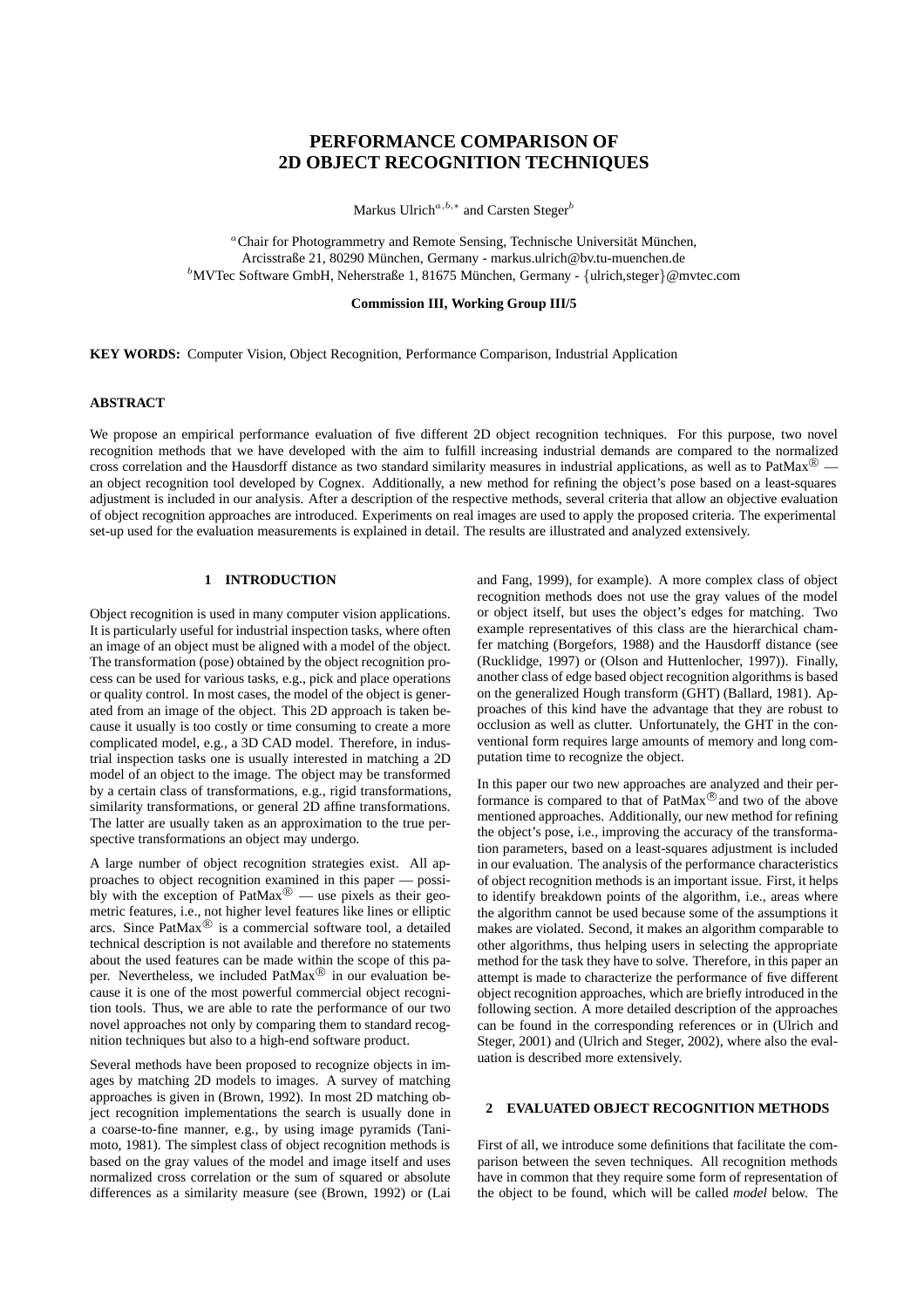model  $M$  is generated from an image of the object to be recognized. A region of interest (*ROI*) R specifies the object's location in the image. The image part defined by R is called *reference im*age I<sup>r</sup>. The image, in which the object should be recognized, will be referred to as the *search image*  $I^s$ . Almost all object recognition approaches can be split into two successive phases: the *offline phase* including the generation of the model and the *online phase*, in which the constructed model is used to find the object in the search image.

The *transformation class*  $T$ , e.g., translations or euclidean, similarity, affine, or arbitrary projective transformations, specifies the degrees of freedom of the object, i.e., which transformations the object may undergo in the search image. For all similarity measures the object recognition step is performed by transforming the model to a user-limited range of discrete transformations  $T_i \in \mathcal{T}$  within the transformation class. For each transformed model  $M_i^{\text{t}} = T_i M$  the similarity measure is calculated between  $M<sup>t</sup>$  and the corresponding representation of the search image. The representation can, for example, be described by the raw gray values in both images (e.g., when using the normalized cross correlation) or by the corresponding binarized edges (e.g., when using the Hausdorff distance). The maximum or minimum of the match metric then indicates the pose of the recognized object.

The first method to be analyzed is the *Normalized Cross Correlation* (Brown, 1992) because it is a rather widely spread method in industry and therefore well known in the application area of object recognition. The *Hausdorff Distance* (Rucklidge, 1997) is the second candidate, which is also the core of many recognition implementations, because of its higher robustness against occlusions and clutter in contrast to the normalized cross correlation. Additionally,  $PatMax^{\circledR}$  and two novel approaches, which are referred to as *Shape-Based Matching* (Steger, 2001) and *Modified Hough Transform* (Ulrich, 2001, Ulrich et al., 2001a, Ulrich et al., 2001b) below, are included in our analysis. The least-squares adjustment of the object's pose assumes approximate values for the transformation parameters and therefore, is no self-contained object recognition method. Thus, it can be used to improve the accuracy of the returned parameters from any recognition technique that uses the edge position and edge orientation as features by a subsequent execution of the least-squares adjustment. In our current study we use the shape-based matching as basis for the least-squares adjustment. The development of our new approaches was motivated by the increasing industrial demands like real-time computation and high recognition accuracy. Therefore, the study is mainly concerned with the robustness, the subpixel accuracy, and the required computation time of the six candidate algorithms under different external circumstances.

# **2.1 Normalized Cross Correlation**

For the purpose of evaluating the performance of the normalized cross correlation (see (Brown, 1992), for example) we use — as one typical representative — the current implementation of the *Matrox Imaging Library* (MIL), which is a software development toolkit of *Matrox Electronic Systems Ltd.* (Matrox, 2001). In this implementation image pyramids are used for speed up. The quality of the match is returned by mapping the normalized cross correlation to a score value between 0.0 and 1.0. Subpixel accuracy is obtained by a subsequent refinement of the position and orientation parameters by interpolation.

# **2.2 Hausdorff Distance**

The Hausdorff distance measures the extent to which each pixel of the binarized reference image lies near some pixel of the binarized search image and vice versa. We use the implementation of (Rucklidge, 1997), which uses the symmetric partial undirected Hausdorff distance to reduce the sensitivity to outliers applying a forward and a reverse fraction of points that must fulfill a certain distance criterion. Only translations of the object can be recognized and no subpixel refinement is included. Although the parameter space is treated in a hierarchical way there is no use of image pyramids, which makes the algorithm very slow.

# 2.3 PatMax<sup>®</sup>

As described in its documentation (Cognex, 2000) PatMax $^{\circledR}$  uses geometric information. The model representation, which can be visualized by  $\text{PatMax}^{\textcircled{R}}$ , apparently consists of subpixel precise edge points and respective edge directions. From this we can conclude that PatMax<sup>®</sup> uses similar features as the shape-based matching. To speed up the search, a coarse-to-fine approach is implemented. To indicate the quality of the match, PatMax® computes a score value between 0.0 and 1.0.

# **2.4 Shape-Based Matching**

In this section the principle of our novel similarity measure is briefly explained. A detailed description can be found in (Steger, 2001).

The model consists of a set of points and their corresponding direction vectors. In the matching process, a transformed model is compared to the image at a particular location by a similarity measure. We suggest to sum the normalized dot product of the direction vectors of the transformed model and the search image over all points of the model to compute a matching score at a particular point of the image. The normalized similarity measure has the property that it returns a number smaller than 1 as the score of a potential match. A score of 1 indicates a perfect match between the model and the image. Furthermore, the score roughly corresponds to the portion of the model that is visible in the image. Once the object has been recognized on the lowest level of the image pyramid, its position, rotation, and scale are extracted to a resolution better than the discretization of the search space by fitting a second order polynomial (in the four pose variables horizontal translation, vertical translation, rotation, and scale) to the similarity measure values in a  $3 \times 3 \times 3 \times 3$  neighborhood around the maximum score.

#### **2.5 Modified Hough Transform**

One weakness of the Generalized Hough Transform (GHT) (Ballard, 1981) algorithm is the  $-$  in general  $-$  huge parameter space. This requires large amounts of memory to store the accumulator array as well as high computational costs in the online phase caused by the initialization of the array, the incrementation, and the search for maxima after the incrementation step. In (Ulrich, 2001), (Ulrich et al., 2001a), and (Ulrich et al., 2001b) we introduce our novel approach that eliminates the major drawbacks of the GHT using a hierarchical search strategy in combination with an effective limitation of the search space. The resulting pose parameters of position and orientation are refined using the method describe in Section 2.4. To evaluate the quality of a match, a score value is computed as the peak height in the accumulator array divided by the number of model points.

# **2.6 Shape-Based Matching Using Least-Squares Adjustment**

To improve the accuracy of the transformation parameters, we developed a method that minimizes the distance between tangents of the model shape and potential edge pixels in the search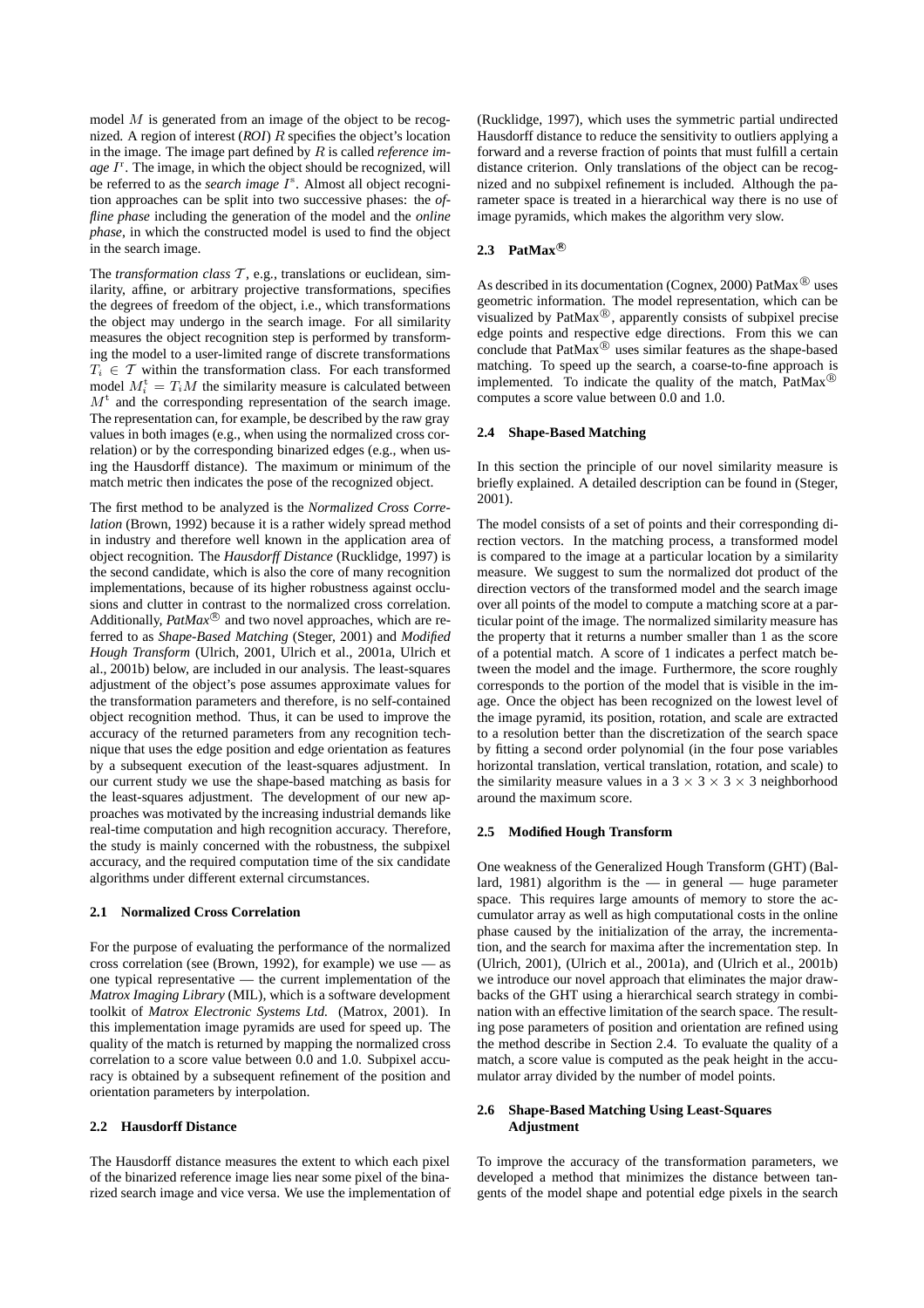image using a least-squares adjustment (see also (Wallack and Manocha, 1998)). Approximate transformation parameters are assumed to be known, which can be obtained by any preceding object recognition method that uses the edge position and orientation as features, e.g., the shape-based matching or the modified Hough transform. The minimization is realized using a single step algorithm (Press et al., 1992). This approach is described more extensively in (Ulrich and Steger, 2002). We implemented the least-squares adjustment as an extension of the shape-based matching, which returns the requested approximate values accurately enough.

# **3 EVALUATION**

# **3.1 Evaluation Criteria**

We use three main criteria to evaluate the performance of the six object recognition methods and to build a common basis that facilitates an objective comparison.

The first criterion to be considered is the *robustness* of the approach. This includes the robustness against occlusions, which often occur in industrial applications, e.g., caused by overlapping objects on the assembly line or defects of the objects to be inspected. Non-linear as well as local illumination changes are also crucial situations, which cannot be avoided in many applications over the entire field of view. Therefore, the robustness against arbitrary illumination changes is also examined. A multitude of images were taken to simulate different overlapping and illumination situations (see Section 3.2). We measure the robustness using the recognition rate, which is defined as the number of images in which the object was correctly recognized divided by the total number of images.

The second criterion is the *accuracy* of the methods. Most applications need the exact transformation parameters of the object as input for further investigations like precise metric measurements. In the area of quality control, in addition, the object in the search image must be precisely aligned with the transformed reference image to ensure a reliable recognition of defects or other variations that influence certain quality criteria, e.g., by subtracting the gray values of both images. We determine the subpixel accuracy by comparing the exact (known) position and orientation of the object with returned parameters of the different candidates.

The *computation time* represents the third evaluation criterion. Despite the increasing computation power of modern microprocessors, efficient and fast algorithms are more important than ever. This is particularly true in the field of object recognition, where a multitude of applications enforce real time computation. Indeed, it is very hard to compare different recognition methods using this criterion because the computation time strongly depends on the individual implementation of the recognition methods. Nevertheless, we tried to find parameter constellations (see Section 3.2) for each of the investigated approaches that at least allow a qualitative comparison.

Since the Hausdorff distance does not return the object position in subpixel accuracy and in addition does not use image pyramids resulting in unreasonably long recognition times, the criteria of accuracy and computation time are only applied to the five remaining candidates. The least-squares adjustment is implemented as a subsequent refinement step in combination with the shape-based matching. Therefore, only the accuracy and the recognition time of the least-squares adjustment are analyzed, since the robustness is not affected and hence is the same as the robustness of the underlying recognition approach.



Figure 1: An IC is used as the object to be recognized.

#### **3.2 Experimental Set-Up**

In this section the experimental set-up for the evaluation is explained in detail. We chose an IC, which is shown in Figure 1, as the object to be found in the subsequent experiments. Only the part within the bounding box of the print on the IC formes the ROI, from which the models of the different recognition approaches are created. For the recognition methods that segment edges during model creation (Hausdorff distance, shape-based matching, modified Hough transform, least-squares adjustment) the threshold for the minimum edge amplitude in the reference image was set to 30 during all our experiments. The images we used for the evaluation are 8 bit gray scale of size  $652 \times 494$ pixels. For all recognition methods using image pyramids, four pyramid levels were used to speed up the search, which we found to be the optimum number for our specific object. When using PatMax $\mathscr{B}$ , there is no parameter that allows to explicitly specify the number of image pyramids to use. Instead, the parameter *coarse grain limit* can be used to control the depth of the hierarchical search, which has a similar meaning as, but can not be equated with, the number of pyramid levels. Since this parameter can be set automatically, we assumed the automatically determined value as the optimum one and did not use a manual setting.

**3.2.1 Robustness** To apply the first criterion of robustness and determine the recognition rate two image sequences were taken, one for testing the robustness against occlusions the other for testing the sensibility to illumination changes. We defined the recognition rate as the number of images, in which the object was recognized at the correct position divided by the total number of images.

The first sequence contains 500 images of the IC, which was occluded to various degrees with various objects, so that in addition to occlusion, clutter of various degrees was created in the image. Figure 2 shows two of the 500 images that we used to test the robustness against occlusion. For the approaches that segment edges in the search image (modified Hough transform and Hausdorff distance) the minimum edge amplitude in the search image was set to 30, i.e., to the same value as in the reference image. The size of the bounding box is  $180 \times 120$  pixels at the lowest pyramid level, i.e., at original image resolution, containing 2127 edge points extracted by the Sobel filter. In addition to the recognition rate, the correlation between the actual occlusion and the returned score values are examined, because the correlation between the visibility of the object and the returned score value is also an indicator for robustness. If, for example, only half of the object is visible in the image then, intuitively, also the score should be 50%, i.e., we expect a very high correlation in the ideal case. For this purpose, an effort was made to keep the IC in exactly the same position in the image in order to be able to measure the degree of occlusion. Unfortunately, the IC moved very slightly (by less than one pixel) during the acquisition of the images. The true amount of occlusion was determined by extracting edges from the images and intersecting the edge region with the edges within the ROI in the reference image. Since the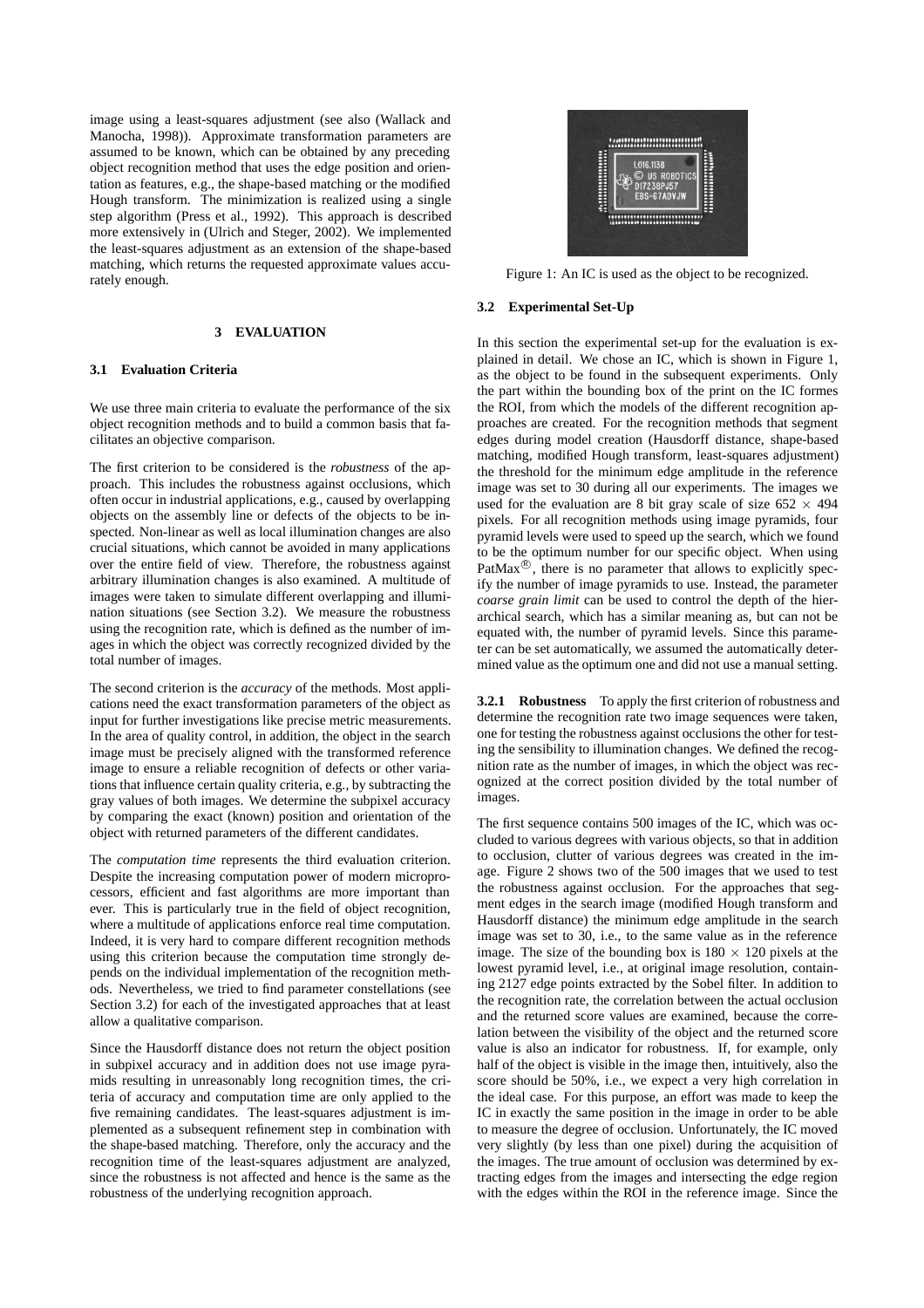

Figure 2: Two of the 500 images that were used to test the robustness against occlusions.



Figure 3: Two of the 200 images that were used to test the robustness against arbitrary illumination changes.

objects that occlude the IC generate clutter edges, this actually underestimates the occlusion.

The transformation class was restricted to translations, to reduce the time required to execute the experiment. However, the allowable range of the translation parameters was not restricted, i.e., the object is searched in the entire image. Different values for the parameter of the minimum score were applied, which can be chosen for all approaches. The minimum score specifies the score a match must at least have to be interpreted as a found object instance. The forward fraction of the Hausdorff distance was interpreted as score value. Initial tests with the forward and reverse fractions set to 30% resulted in run times of more than three hours per image. Therefore, the reverse fraction was set to 50% and the forward fraction was successively increased from 50% to 90% using an increment of 10%. The parameter for the maximum forward and reverse distance were set to 1. For the other three approaches the minimum score was varied from 10 to 90 percent.

To test the robustness against arbitrary illumination changes, a second sequence of images of the IC was taken, which includes various illumination situations. Two example images are displayed in Figure 3. Due to a smaller distance between the IC and the camera, the ROI is now  $255 \times 140$  pixels containing 3381 model points on the lowest pyramid level. The parameter settings for the six methods is equivalent to the settings for testing the robustness against occlusions.

**3.2.2 Accuracy** In this section the experimental set-up that we used to determine the accuracy of the algorithms, is explained. This criterion is not applied to the Hausdorff distance, because subpixel accuracy is not achieved by the used implementation. Generally, it seems to be very difficult to compute a refinement of the returned parameters directly based on the forward or reverse fraction. Since PatMax<sup>®</sup> and the shape-based matching are the only candidates that are able to recognize scaled objects, only the position and orientation accuracy of the five approaches were tested.

To test the accuracy, the IC was mounted onto a table that can be shifted with an accuracy of 1  $\mu$ m and can be rotated with an accu-

racy of 0.7' (0.011667◦). Three image sequences were acquired: In the first sequence, the IC was shifted in 10  $\mu$ m increments to the left in the horizontal direction, which resulted in shifts of about 1/7 pixel in the image. A total of 40 shifts were performed, while 10 images were taken for each position of the object. The IC was not occluded in this experiment and the illumination was not changed. In the second sequence, the IC was shifted in the vertical direction with upward movement in the same way. However, a total of 50 shifts were performed. The intention of the third sequence was to test the accuracy of the returned object orientation. For this purpose, the IC was rotated 50 times for a total of 5.83◦. Again, 10 images were taken in every orientation.

During all accuracy tests, euclidean motion was used as transformation class. The search angle for all approaches was restricted to the range of  $[-30^\circ, +30^\circ]$ , whereas the range of translation parameters again was not restricted. The increment of the quantized orientation step was set to 1◦, which results in the models containing 61 rotated instances of the template image at the lowest pyramid level. Since no occlusions were present the threshold for the minimum score could be uniformly set to 80% for all approaches.

**3.2.3 Computational Time** In order to apply the third criterion, exactly the same configuration was employed as it was used for the accuracy test described in Section 3.2.2. The computation time of the recognition processes was measured on a 400 MHz Pentium II for each image of the three sequences and for each recognition method (excluding again the Hausdorff distance for the reason mentioned above). In order to assess the correlation between restriction of parameter space and computation time, additionally, a second run was performed without restricting the angle interval.

In this context it should be noted that the modified Hough transform is the only candidate that is able to recognize the object, even if it partially lies outside the search image. The translation range of the other approaches is restricted automatically to the positions at which the object lies completely in the search image. Particularly in the case of large objects this results in an unfair comparison between the Hough transform and the other candidates when computation time is considered.

# **3.3 Results**

In this section we present the results of the experiments described in Section 3.2. Several plots illustrate the performance of the examined recognition methods. The description and the analysis of the plots are structured as in the previous section, i.e., first the results of the robustness, then the accuracy, and finally the computation time are presented.

#### **3.3.1 Robustness**

**Occlusion.** First, the sequence of the occluded IC was tested. A complete comparison of all approaches concerning the robustness against occlusion is shown in Figure 4. In the left plot the recognition rate, which is an indicator for the robustness, is plotted depending on the minimum score (see Section 3.2.1). Here, the superiority of our two novel approaches to the standard approaches becomes clear. Note that the robustness of the modified Hough transform hardly differs from the robustness achieved by the shape-based matching. Looking at the other approaches, only PatMax<sup>®</sup> reaches a comparable result, which is, however, slightly inferior in all cases. Furthermore, when using a restricted parameter space, which is limited to only translations as described in Section 3.2, the recognition rate of PatMax $^{\circledR}$  was up to 14% lower as when using a narrow angle tolerance interval of [-5◦;+5◦].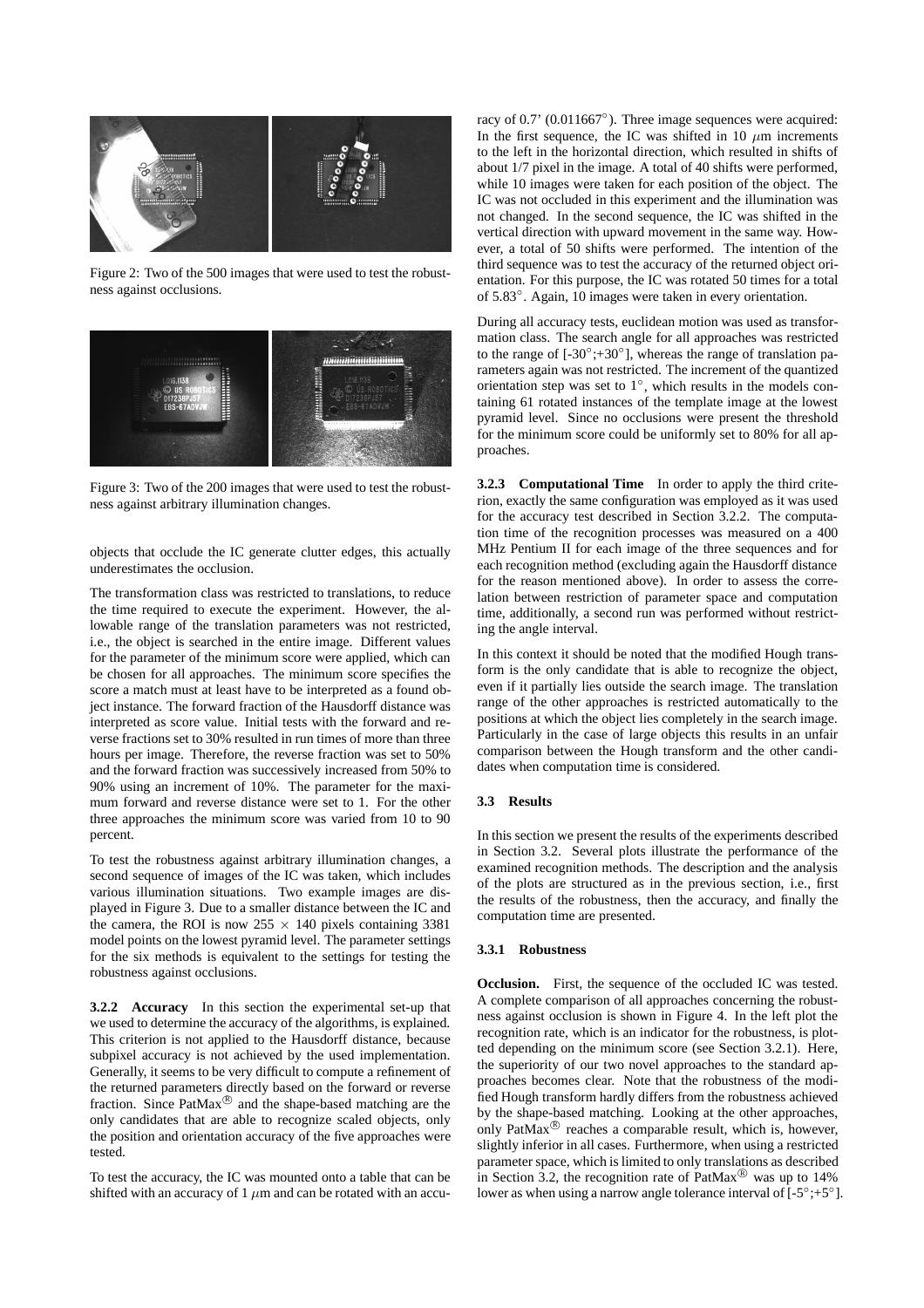

Figure 4: The recognition rate of different approaches indicates the robustness against occlusions. The left figure shows the recognition rate of the five candidates depending on the minimum score. In the right figure the receiver operating characteristic is shown.



Figure 5: Extracted scores plotted against the visibility of the object.

To avoid that this peculiarity results in an unfavorable comparison for  $\text{PatMax}$ <sup>®</sup> we decided to take the angle tolerance interval into account when using  $\text{PatMax}^{\circledR}$ . The recognition rate of the normalized cross correlation does not reach 50% at all, even if the minimum score is chosen small. In the right plot of Figure 4 the receiver operating characteristic curve is shown, i.e., the false positive rate is plotted depending on the recognition rate. Even for a small recognition rate the number of false positives dramatically increases up to 32% (not visible in the plot due to axis scaling) when using the Hausdorff distance. The normalized cross correlation also tends to return false positives if the recognition rate approaches the maximum value of about 50%. For high recognition values even PatMax<sup>®</sup> returns wrong matches. Also here, the best results are obtained using the modified Hough transform and the shape-based matching.

Figure 5 displays a plot of the returned score value against the estimated visibility of the object, i.e., the correlation between the visibility of the object and the returned score value is visualized. The instances in which the model was not found are denoted by a score of 0, i.e., they lie on the  $x$  axis of the plot. For all approaches except for the Hausdorff distance the minimum score was set to 30%, i.e., in those images in which the object has a visibility of more than 30%, it should be found by the recognition method. For the Hausdorff distance a minimum forward fraction of 50% was used. In the plot of the Hausdorff distance the wrong matches either have a forward fraction of 0% or close to 50%, because of some false positives. Here, a noticeable positive correlation can be observed, but several objects with a visibility of far greater than 50% could not be recognized. This explains the



Figure 6: The recognition rate of the different approaches indicates the robustness against arbitrary illumination changes. This figure shows the recognition rate of the five candidates depending on the minimum score.

lower recognition rate in comparison to our approaches, which was mentioned above. The normalized cross correlation also shows positive correlation but the points in the plot are widely spread and many objects with high visibility were not recognized. In contrast, the plots of our new approaches show a point distribution that is much closer to the ideal: The positive correlation is evident and the points lie close to a fitted line, the gradient of which is close to 1. In addition, objects with high visibility are recognized with a high probability. Also PatMax<sup>®</sup> results in a nearly ideal point distribution. Nevertheless, in some occlusion cases the object was not found even though the visibility was significantly higher than 30%.

**Illumination.** Figure 6 shows a comparison of the robustness of all approaches. The recognition rate of the normalized cross correlation is now substantially better than in the case of occlusions. This can be attributed to its normalization, which compensates at least global illumination changes. The Hausdorff distance shows also good results especially in the case of large values for the minimum score, but could not reach the performance of the shape-based matching approach by far. If the minimum score is set low enough, the recognition rate of the modified Hough transform surpasses that of the shape-based matching, however, for higher values its recognition rate rapidly falls. Here, also PatMax $^{\circledR}$  shows very good results: the recognition rate is nearly constant when increasing the minimum score from 10% to 60% but also drops down during further increase.

**3.3.2 Accuracy** Since the Hausdorff distance does not return the object position in subpixel accuracy, only the accuracy of the five remaining candidates are evaluated in this section. To assess the accuracy of the extracted model position and orientation a straight line was fitted to the mean extracted coordinates of position and orientation. This is legitimated by the linear variation of the position and orientation of the IC in the world as described in Section 3.2. The residual errors of the line fit, shown in the Figures 7 and 8, are an extremely good indication of the achievable accuracy.

As can be seen from the Figure 7 the position accuracy of the normalized cross correlation,  $\text{PatMax}^{\circledR}$ , the modified Hough transform, the shape-based matching and the least-squares adjustment and are very similar. The corresponding errors are in most cases smaller than 1/20 pixel. The two conspicuous peaks in the error plot of Figure 7 occur for all three approaches with similar magnitude. Therefore, and because of the nearly identical lines, it is probable that the chip was not shifted exactly and thus, the error must be attributed to a deficient acquisition. Since the errors in  $y$ during a vertical translation approximately have the same magnitude as the errors in  $x$  we refrain from presenting these plots.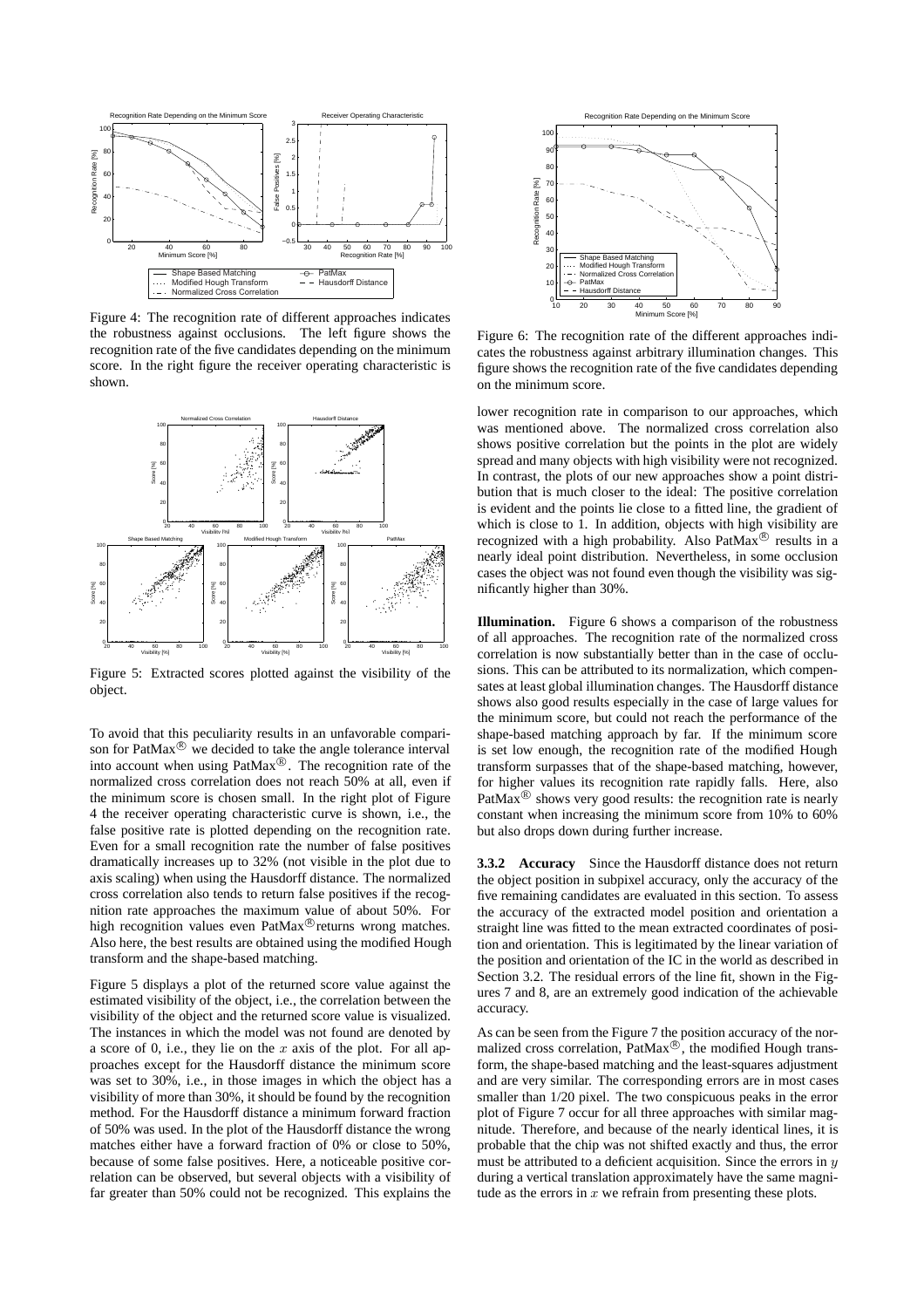

Figure 7: Position accuracy as the difference between the actual  $x$  coordinate of the IC and the  $x$  coordinate returned by the recognition approach while shifting the chip successively by 1/7 pixel to the left.

Figure 8 shows the corresponding errors in orientation. Here, the least-squares adjustment and  $\text{PatMax}^{\circledR}$  are superior to all other candidates reaching maximum errors of  $1/50°$  and  $1/100°$  in this example. In comparison, when looking at the result of the shape based matching, the improvement of the least-squares adjustment is evident: the maximum error is reduced to 1/50◦ compared to the result of the shape-based matching without least-squares adjustment, which was about 1/16◦. The error magnitude of the other three approaches is higher  $1/6°(10')$  in this example.

**3.3.3 Computation Time** The last criterion that was applied is the computation time of the recognition approaches. In Table 1 the mean recognition times of all approaches using the sequence with the shifted IC as well as using the sequence with the rotated IC are listed. Additionally, the time increase ∆ from the restricted to the unrestricted angle interval is printed in percent.

First the angle interval was restricted to  $[-30^{\circ}, +30^{\circ}]$ . In this respect the shape-based matching approach, the least-squares adjustment, the modified Hough transform and  $\text{PatMax}^{\circledR}$  are substantially faster than existing traditional approaches using the normalized cross correlation. The results when using an unrestricted angle interval are shown in an extra column of table 1. Here, the modified Hough transform is slightly faster than the shape-based matching approach, which indicates an advantage of the modified Hough transform over the shape-based matching if the transformation space increases. This assumption is also supported when looking at the percental time increase of the modified Hough transform: The computation time merely increases by 56%, which is the smallest value in this test. Also  $\text{PatMax}^{\circledR}$  shows only a small increase, whereas the computation time of the normalized cross correlation increases more dramatically. In this example the computation times of our new approaches are only 0.2 to 0.5 times as high as those of the traditional methods but about 1.0 to 1.5 times as high as that of PatMax<sup>®</sup>.

For the most methods, a similar behavior is obtained when searching for the rotated IC. What we recognized during evaluation is



Figure 8: Orientation accuracy as the difference between the actual object orientation of the IC and the returned angle by the recognition approach while rotating the chip successively by approx. 1/9◦ counterclockwise.

|            | Shifted IC         |                    |     | Rotated IC         |                    |     |
|------------|--------------------|--------------------|-----|--------------------|--------------------|-----|
|            | R                  | UR                 |     | R                  | UR                 |     |
|            | $\lceil ms \rceil$ | $\lceil ms \rceil$ | [%] | $\lceil ms \rceil$ | $\lceil ms \rceil$ | [%] |
| <b>SBM</b> | 57                 | 126                | 121 | 50                 | 100                | 100 |
| <b>LSA</b> | 65                 | 133                | 105 | 60                 | 110                | 83  |
| <b>MHT</b> | 72                 | 112                | 56  | 62                 | 80                 | 29  |
| PM         | 55                 | 88                 | 60  | 80                 | 193                | 141 |
| <b>NCC</b> | 132                | 281                | 113 | 294                | 373                | 27  |

Table 1: Mean computation times of the shape-based matching (SBM), the least-squares adjustment (LSA), the modified Hough transform (MHT),  $PatMax^{\circledR}$  (PM), and the normalized cross correlation (NCC) on a 400 MHz Pentium II. Additionally, the time increase  $\Delta$  from the restricted (R) to the unrestricted (UR) angle interval is printed in percent.

that the more the IC is rotated relatively to the reference orientation the longer the computation time of the normalized cross correlation. Obviously, the implementation of (Matrox, 2001) does not scan the whole orientation range at the highest pyramid level before the matches are traced through the pyramid but starts with a narrow angle range close to the reference orientation. Thus, the computation time of the normalized cross correlation is not directly comparable to the other approaches, because the orientation range of  $[-30^\circ; +30^\circ]$  or  $[0^\circ; +360^\circ]$  is not really scanned, i.e., a comparable computation time would be still higher. Also the corresponding  $\Delta$ -values would be higher.

Also in the case of the rotated IC, the modified Hough transform seems to be the method that is most suitable when dealing with large parameter spaces because of its small time increase — in this case — of only 29%. To get the effective computation time of the least-squares adjustment we have to subtract the computation time of the shape-based matching. The difference is in the range of 7 to 10 milliseconds and does not depend on the size of the parameter space. Therefore, the larger the parameter space the less the influence of this constant part, which is the reason for the smaller ∆-values in Table 1 of the least-squares adjustment in